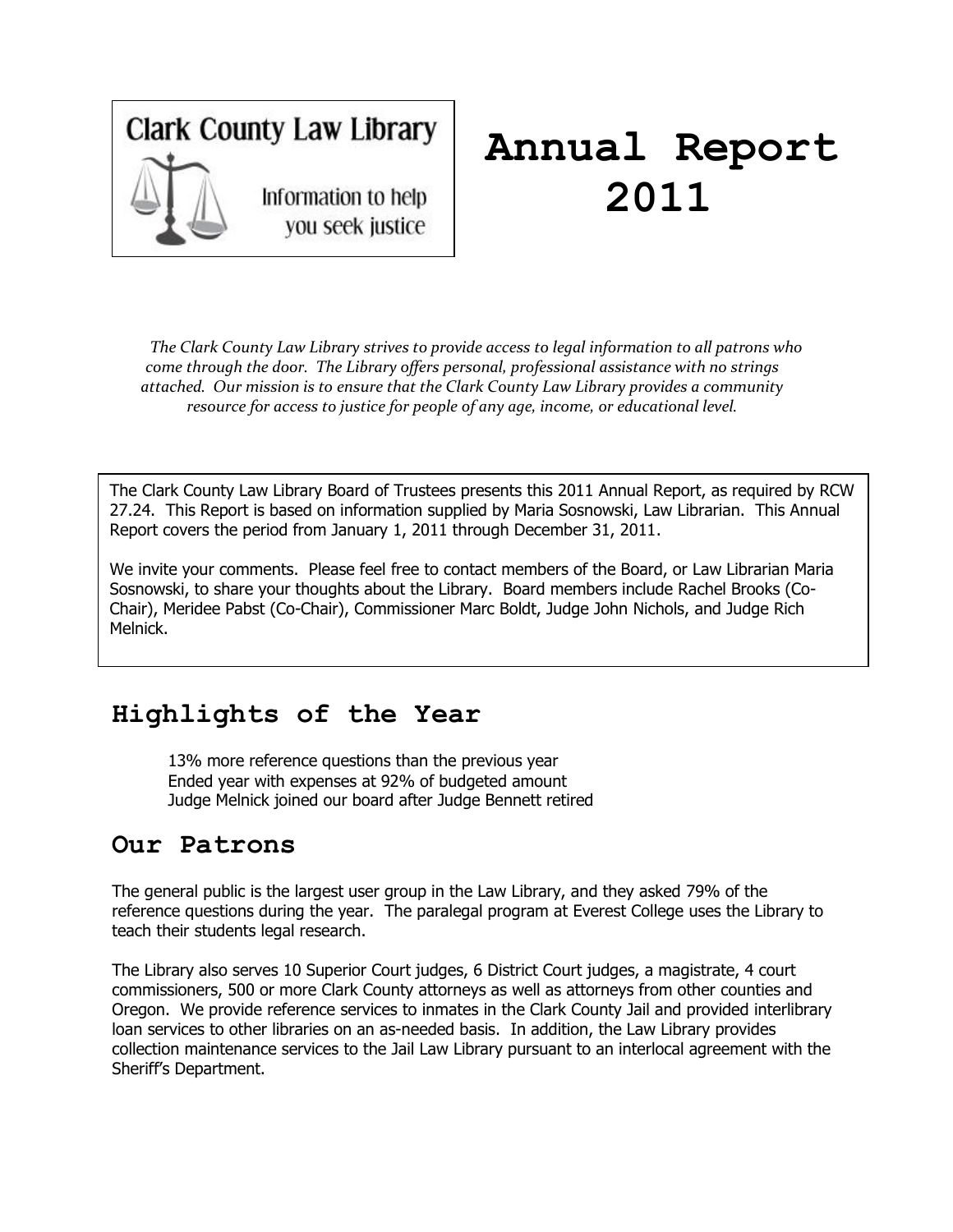## **Collection Overview**

As of December 31, 2011, the Clark County Law Library had approximately 21,500 items. The Library also has Washington State Supreme Court Briefs, individual local court rules, and the periodical Jury Verdicts Northwest.

The Law Library currently subscribes to two on-line legal databases, Shepard's citations and Westlaw. Westlaw has databases for cases and statutes from all states and federal circuits, numerous Washington materials, and various secondary source materials. Shepard's offers the ability to check to see if a cited case is still good law.

## **Library Statistics**

Currently, 42 items are on the missing materials list. This does not include missing books that have been replaced, or outdated items that would have been discarded due to age.

#### **Materials Count**

| Approximate volumes at beginning | 21500 |
|----------------------------------|-------|
| of year                          |       |
| Number of volumes added          | 1106  |
| Number of volumes discarded      | 1085  |
| Total approximate volumes        | 21521 |
| Number on missing list           |       |

#### **Circulation**

| Items checked out            |  |
|------------------------------|--|
| Inter-Library Loans received |  |
| Inter-Library Loans sent     |  |
| Total items circulating      |  |

## **Books and Print Materials**

The law library maintains an extensive collection of Washington materials, including Continuing Legal Education materials from a variety of publishers, Washington State Bar Association Deskbooks, Jury Verdicts Northwest, Washington Practice, and Supreme Court briefs.

We also purchase a number of reporters, treatises, and practice manuals. Given the rising prices of materials, not all of our sets are kept current. Some are maintained on a rotating basis, and some are not maintained. However, we do keep all Washington materials current.

This year 47% of our expenditures were on materials, which includes both computer databases and print materials. Figure 1 on the next page shows the relationship between the amount spent on materials and our total expenditures.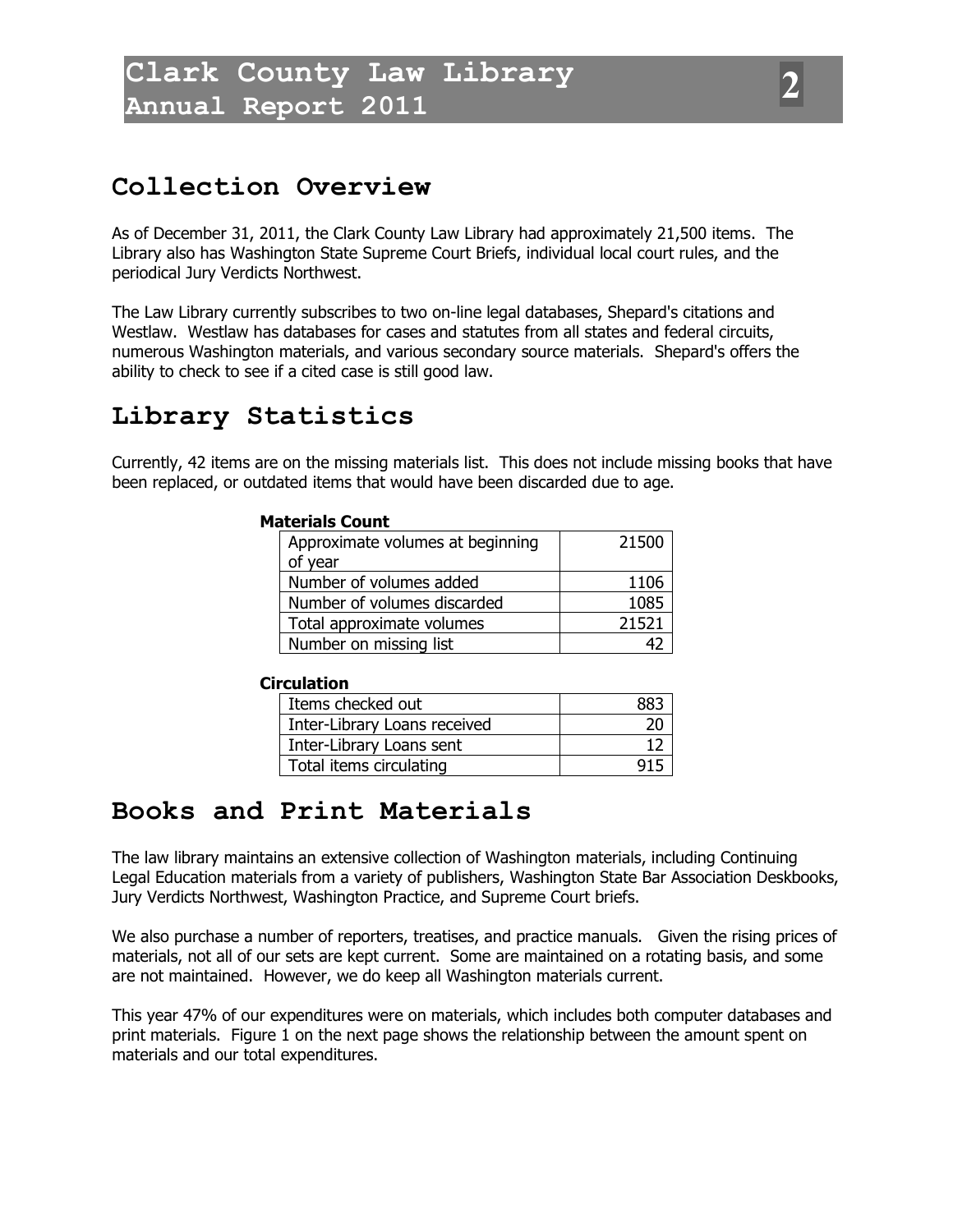



### **Electronic Resources**

The Westlaw subscription includes cases and statutes for all states and federal circuits, an extensive Washington database, and some secondary materials.

We also continue to offer Shepard's, a Lexis product, as an online subscription. This contract is the same from year to year and offers national Shepard's service with a case citation.

The Library offers printing from the computers at 25 cents per page. This allows patrons to print materials they find on free websites as well as our paid subscription websites. Some of that material is not available in print in the Library.

## **Use of the Library**

#### **A. Number of people through the door**

This year we had 17,247 people through the door, including 14,586 during open hours and 32,661 during closed hours. (Attorneys with keycards can enter during closed hours so long as the building is open.)

#### **B. Reference questions**

The Library answered 9,774 reference questions during 2011. Of the total questions, 79% came from pro se patrons (non-attorneys) with the rest (21%) coming from attorneys. This is a 13% increase in questions from the previous year. See Figure 2 on the next page.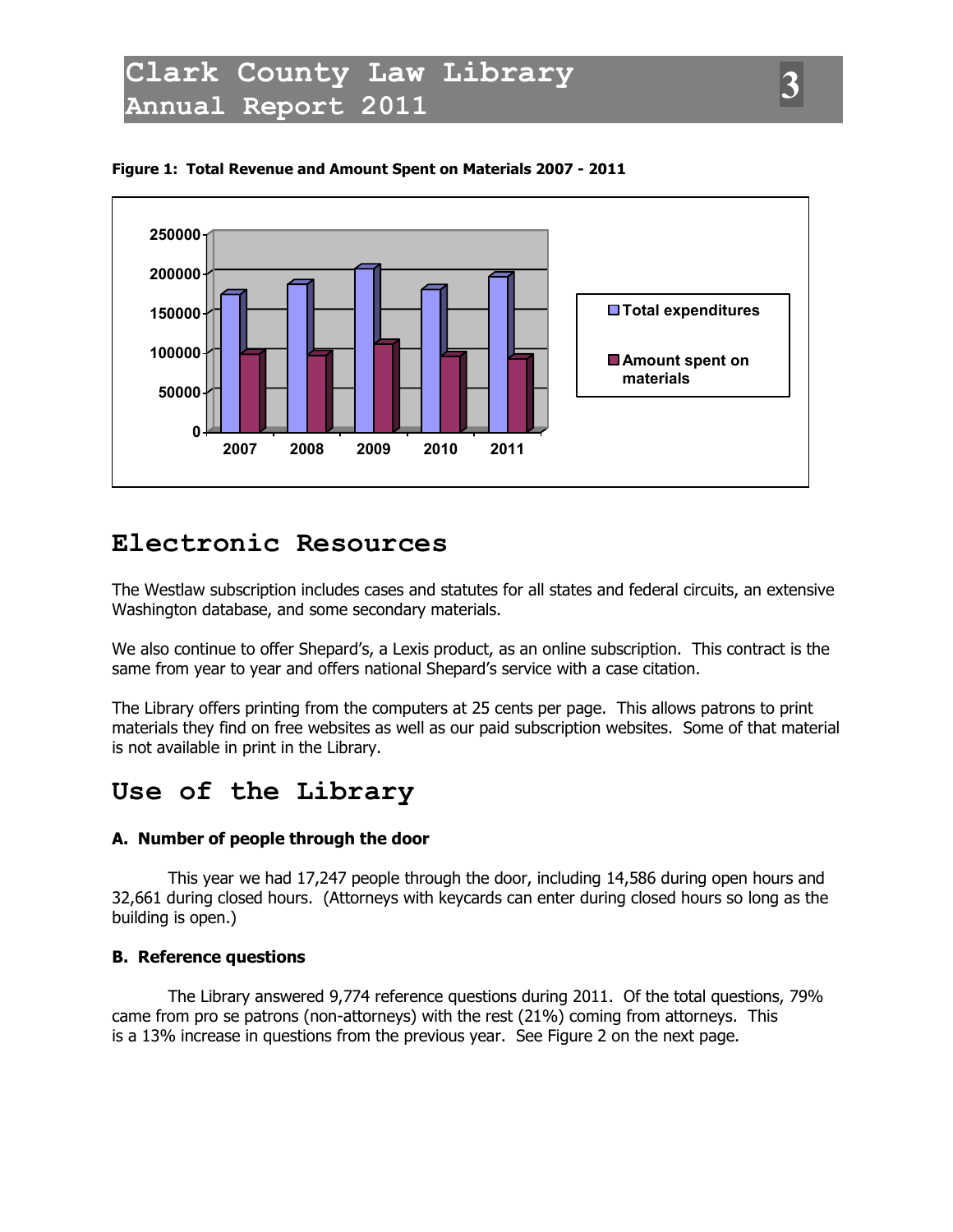

**Figure 2: Reference Questions 2007 – 2011 by Attorneys and Pro Se Patrons**

#### **C. Circulation**

Non-reserve books may be checked out on the honor system by judges, lawyers, and county officials. During 2011, 883 items were checked out. Twelve items were sent and 20 items were received through interlibrary loan during this period.

#### **D. Inmate Requests**

During the period covered by this report, the Library received 64 inmate requests. This is more than double last year.

## **Financial Report**

The money in our budget comes from our statutory share of filing fees, interest on our reserve account, and any additional funds we are able to generate ourselves. The Law Library continues to look for ways to increase our self-generated revenues (see Figure 3 for a comparison of income from filing fees vs. self-generated revenues). Our revenues came from the following sources:

#### **A. Passive revenues**

1. Filing fees. In 2011, we received \$58,933 from District Court filing fees, and \$129,579 from Superior Court. This was an increase in filing fees of 7% from District Court and a decrease of 6% from Superior Court over 2010.

2. Investment interest. We earned \$1,405 in interest on our account during the year.

#### **B. Self-generated revenues**

1. Form kits. We sold two types of form kits during the year, which raised \$14,889 in net revenues during the year.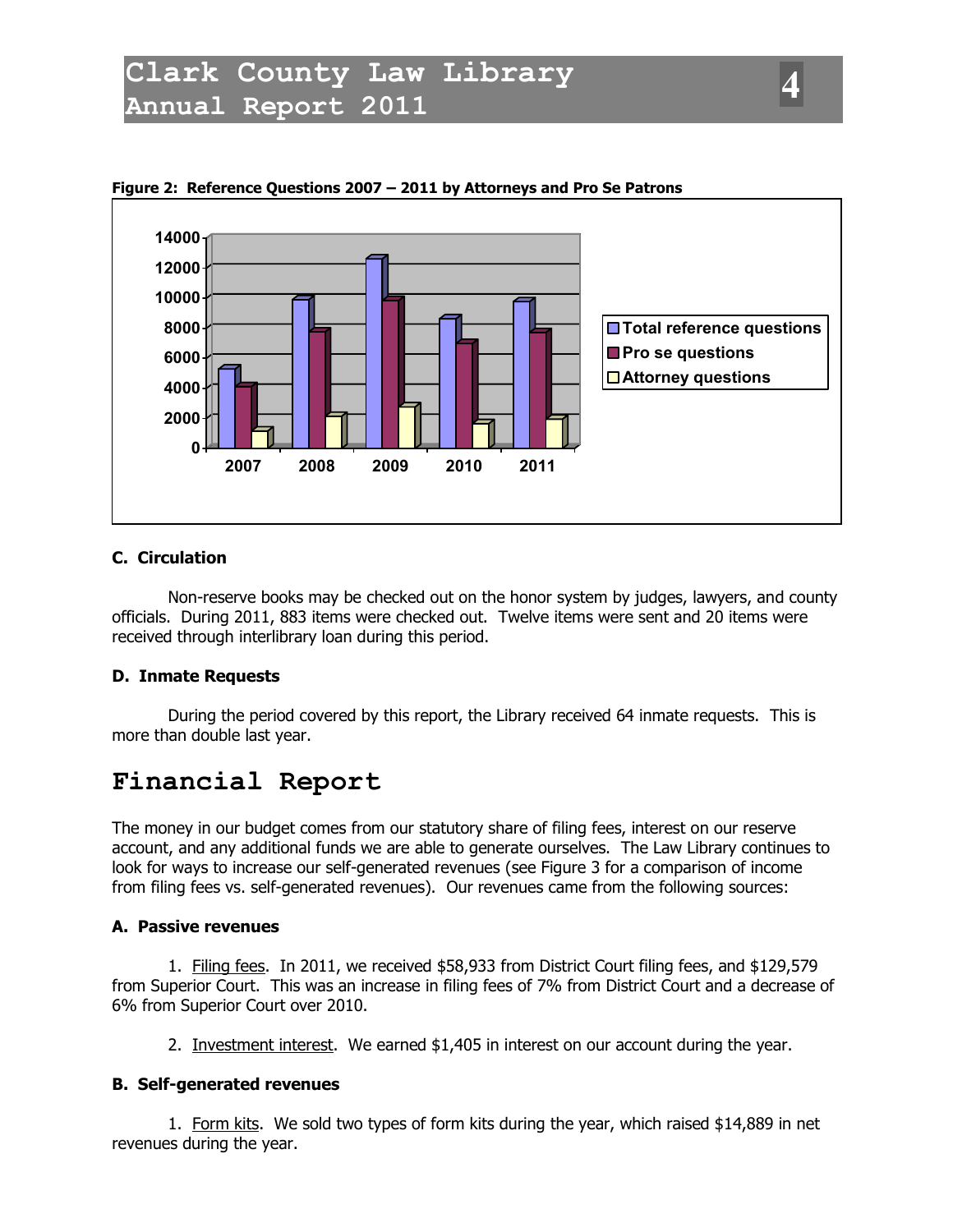2. After-hours access keycards. We continue to charge attorneys for after-hours keycards, which raised \$2,250 in 2011.

3. Copier. We raised \$582 from our share of copier revenues.

4. Sale of outdated materials. Certain materials, which in the opinion of the Librarian are likely to sell, are listed for bid. This allows the Library to raise a nominal amount of money from items that would otherwise be discarded. During the year, we raised an additional \$775 this way.

5. Jail contract. The Board of Trustees has an interlocal agreement with the Clark County Sheriff to provide services to the county jail facility to maintain their law library. In return, the Jail compensates the Library for the time of the law librarian. We received \$2,010 from the Jail during the year.

Total self-generated revenues: Our total self-generated revenues were \$20,506 for the year, a 10% decrease over 2010 and 10% of our total revenue. This decrease was due to fewer keycards and form packets sold, as well as a temporary loss of copier revenues due to a change in copier vendors.



We have been setting aside a portion of our revenues each year to pay for updates of titles that are only updated every 3-5 years, to pay for the cost of additional shelving or moving the library in the future, and to absorb future increases in the materials costs.

The Library also needs a reserve account to cover months filing fees are credited late, or for unexpected expenses such as equipment repair and replacement. And we project that in the future expenses will again exceed revenues.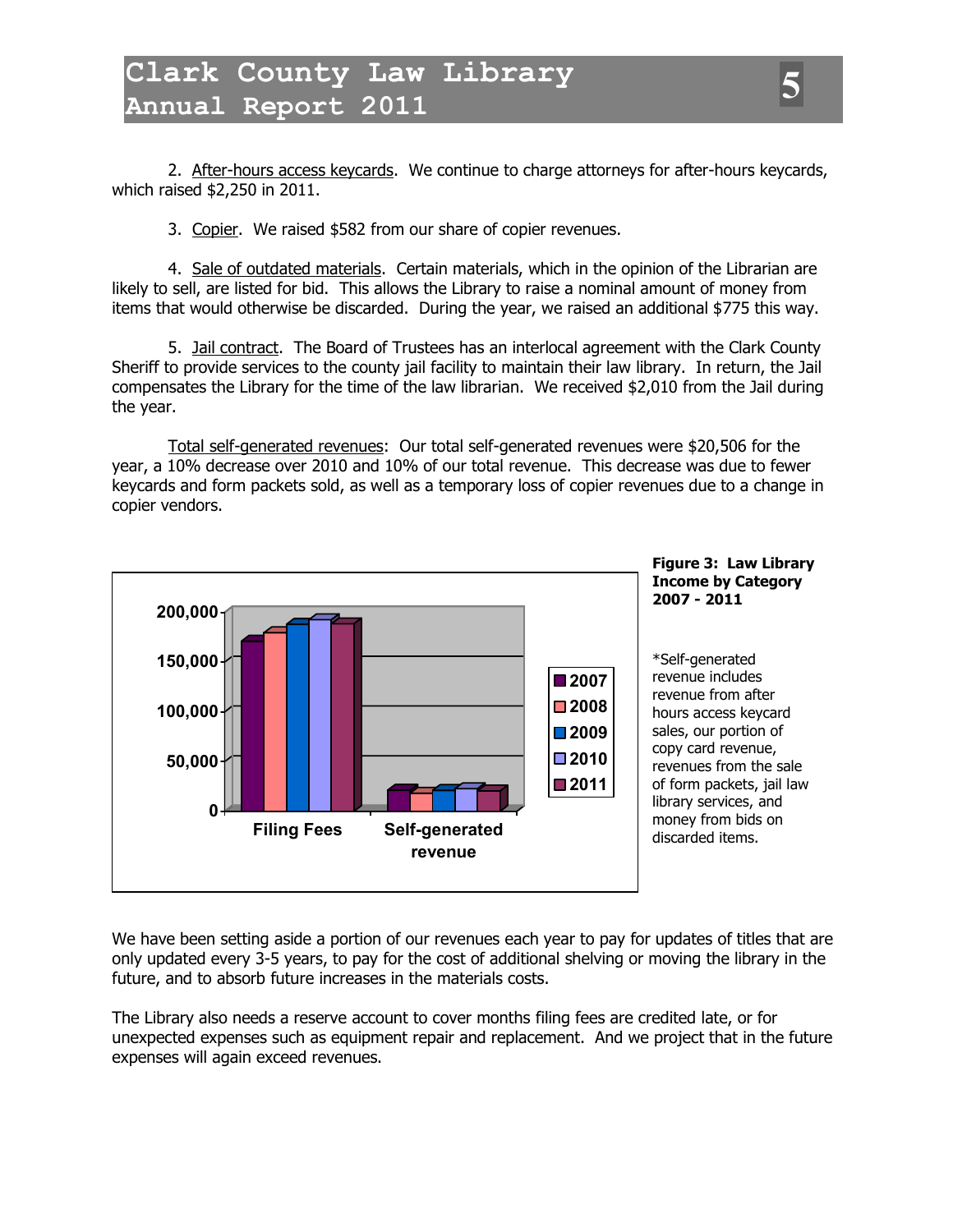

#### **Figure 4: Income and Expenses for 2007 - 2011**

Figure 4 shows our total income compared with both budgeted and actual expenses for the last 5 years. However, because of corrections to paid time off accounts, our 2010 expenses are artificially low.

#### **Figure 5: Expenses for 2011**



Figures 5 shows a chart of expenses by category. The greatest expense is books and materials. The reserve account is also partially for future purchases of books that are updated only periodically. Figure 6 below illustrates the percentages of our various revenue sources.

#### **Figure 6: Revenues for 2011 by Source**

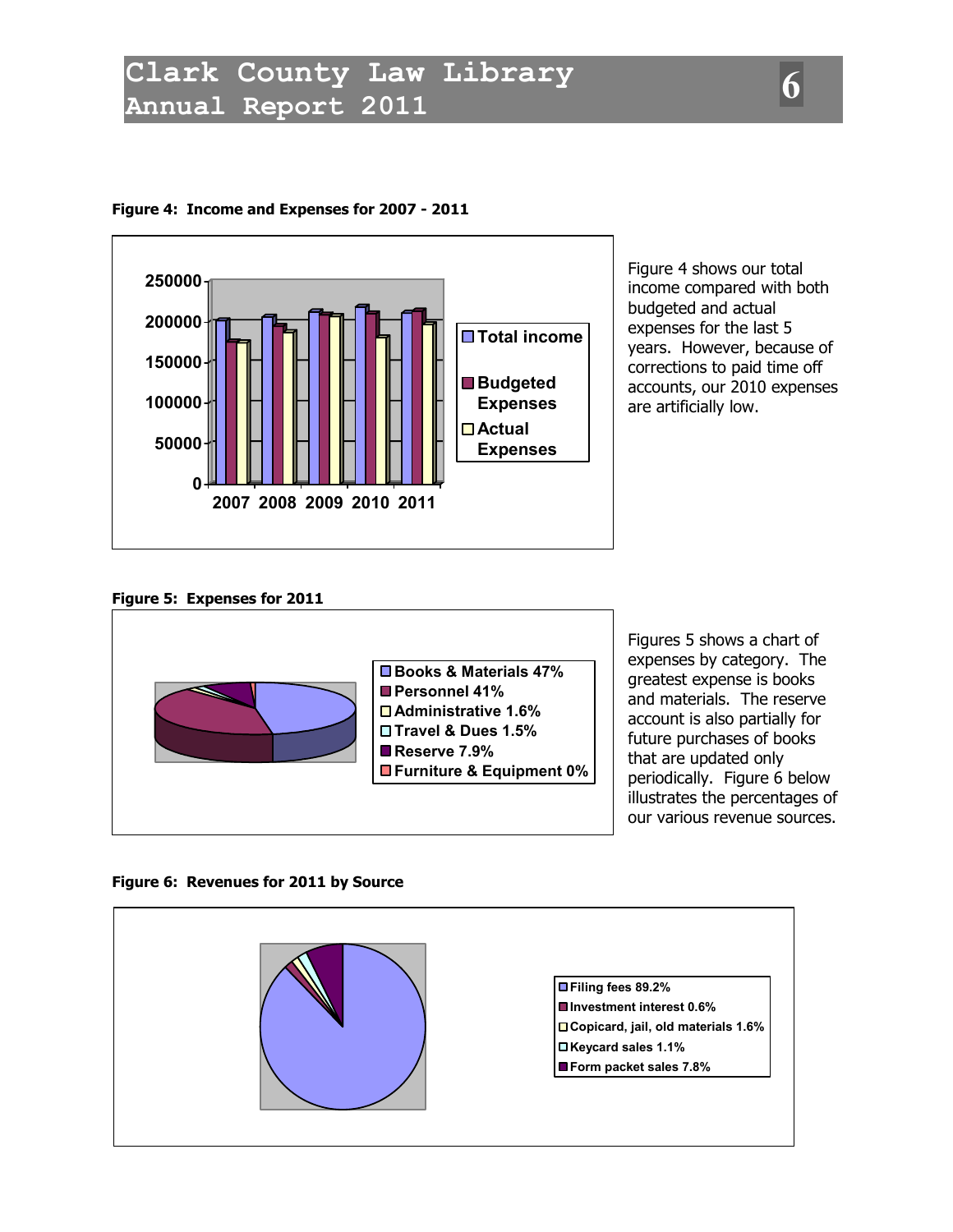And finally, Figure 7 lists expenditures and revenues by category and provides totals for each category. The law library ended the year under budget on expenses and over budget for revenues. As indicated earlier, expenses are artificially low due to adjustments that were made to accumulated accounts by the auditor's office.

| <b>Income</b>                   | <b>Budget</b> | <b>Actual</b> | <b>Percent of</b><br><b>budget</b> |  |
|---------------------------------|---------------|---------------|------------------------------------|--|
|                                 |               |               |                                    |  |
| District Court filing fees      | 54,000.00     | 58,933.00     | 109%                               |  |
| Superior Court filing fees      | 138,900.00    | 129,579.00    | 93%                                |  |
| Interest                        | 2,000.00      | 1,405.00      | 70%                                |  |
| Copicards                       | 1,200.00      | 582.00        | 49%                                |  |
| After hours access keycards     | 4,000.00      | 2,250.00      | 56%                                |  |
| Form packets (gross)            | 13,000.00     | 16,603.00     | 128%                               |  |
| Jail Law Library services       | 800.00        | 2,010.00      | 251%                               |  |
| <b>Income Subtotal</b>          | 213,900.00    | 211,362.00    | 99%                                |  |
| <b>Expenses</b>                 |               |               |                                    |  |
| <b>Salaries</b>                 | 67,360.00     | 57,775.00     | 86%                                |  |
| Employee benefits               | 24,296.00     | 23,805.00     | 98%                                |  |
| Books, materials, and databases | 98,500.00     | 93,178.00     | 95%                                |  |
| Office supplies and printing    | 2,500.00      | 2,599.00      | 104%                               |  |
| Temporary employment            | 1,000.00      | 470.00        | 47%                                |  |
| Telephone                       | 275.00        | 290.00        | 105%                               |  |
| Long distance travel/lodging    | 1,000.00      | 1,835.00      | 184%                               |  |
| Equipment maintenance/repair    | 500.00        | 54.00         | 11%                                |  |
| Computer maintenance            | 300.00        | 258.00        | 95%                                |  |
| Dues and conferences            | 1,500.00      | 1,261.00      | 84%                                |  |
| Furniture                       | 1,000.00      | 0.00          | n/a                                |  |
| Reserve account                 | 15,669.00     | 15,669.00     | 100%                               |  |
| <b>Expenses Subtotal</b>        | 213,900.00    | 197,194.00    | 92%                                |  |
|                                 |               |               |                                    |  |

#### **Figure 7: January – December 2011 Expense and Revenue Numbers**